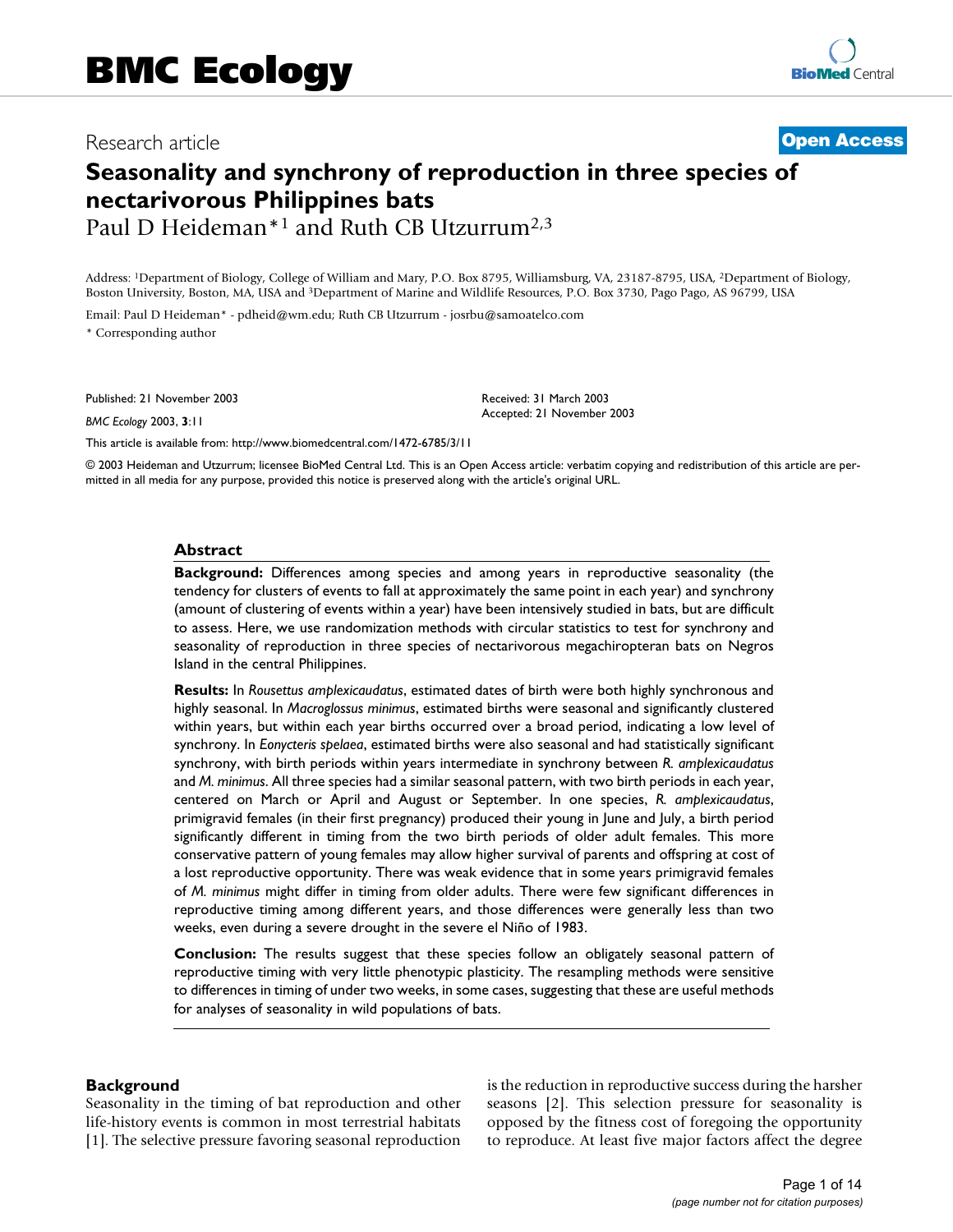of seasonality of reproduction in a species: life expectancy [3], cost of reproduction, severity of the harsh season, predictability of the harsh season, and the accuracy and precision of an individual's ability to estimate time of year. If selection favors a pattern of reproductive timing that maximizes fitness, then fitness trade-offs from these factors may affect the degree of synchrony and seasonality of reproduction. Here we define synchrony as similarity in timing of events within a population within a year and seasonality as similarity in the mean timing of events in a population among multiple years. Seasonal and highly synchronous reproduction should be favored if there is a single, narrow window offering optimum conditions for reproduction [4]. The degree of both synchrony and seasonality may be affected by such factors as temporal peaks in resources, predator satiation, advantages of intra-specific cooperation (e.g., clustering of juveniles for warmth), or intra/interspecific competition. There is a broad range of temporal reproductive strategies among mammals both within and among species [1,2], which may indicate that there are many potential solutions to these trade-offs.

Seminal papers by Baker and colleagues in the 1930's demonstrated that seasonal reproduction occurs in tropical bat species, and suggested that seasonal changes in weather conditions resulting in seasonal changes in food might cause this seasonal reproduction [5,6]. Other potential causes for seasonality include seasonal changes that may be unrelated to seasonal weather conditions, including seasonal changes in ease of obtaining food, seasonal changes in competition, and seasonal changes in predation pressures. These selective pressures may favor timing the periods of pregnancy, lactation, or weaning during periods when conditions are least harsh [7,8]. In the decades since Baker's work, evidence has accumulated that most tropical bats reproduce seasonally, and much of the evidence suggests that seasonal climate patterns are a major cause of seasonal reproduction of tropical bats [1].

Many hypotheses have been proposed to account for patterns of reproductive timing in bats (reviewed by [1,9]). These hypotheses often differ in their predictions for timing of births (for example, predicting that births should coincide with a particular season or should coincide with life history events of some other species, or predicting that reproduction should or should not be synchronous). Thus, it would be useful to be able to use field data on pregnancy to test whether the timing of births is different in two different populations or in two different years, when we know, for example, that the timing of a wet season or of spring differs between the two populations or the two years.

However, it remains challenging to distinguish among hypotheses about the causes of seasonality in specific cases. In analyzing patterns of seasonality in bat communities, tests of hypotheses are difficult, in part because most accounts either make comparisons without the use of statistics or make statistical comparisons of proportional data (e.g., proportion pregnant or proportion lactating). In the latter case, when data are reduced to information on the proportion of females that are pregnant or lactating, statistical testing can be carried out, but precise estimation of the mean and variance of birth dates is no longer possible. This mode of analysis reflects the absence of any acceptable, better alternative to analysis of the data sets from typical field studies on bat reproduction. Ideally, statistical methods should allow estimation of birth dates with a mean and variance, and allow use of these kinds of data to compare timing of reproduction in a single population from year to year or compare different populations or species in a single year.

Here, we use resampling methods [10-12] with circular statistics [13] to assess synchrony and seasonality of reproduction in a nectarivore, Megachiropteran bat community from the Central Philippines. Using methods modified from those developed by Heideman [9] we compare reproductive timing between age classes, among years, and among species. The objectives were to (1) test for seasonality and synchrony in the timing of births within each species, (2) test for evidence for age-specific reproductive strategies within species [14], and (3) test the hypothesis that all three species of nectarivore follow the same seasonal strategy. The resampling methods were found to be an improvement over previous analytical approaches, as significant synchrony and seasonality of births were identified and some significant differences were observed between age classes or years. However, there are also some problems with the use of these statistical methods.

## **Results**

Births of multiparous adult female *R. amplexicaudatus* were significantly clumped in two well-defined clusters per year, one in March/April and the other in August/September (Fig. [1a](#page-2-0) &[1](#page-2-0)c, Table [2\)](#page-3-0). Most females captured in April and May were lactating as well as pregnant (e.g., Fig. [1](#page-2-0)a showing 1983), indicating that most and probably nearly all female *R. amplexicaudatus* have young in both birth periods. In all years for which data were sufficient for analysis, clusters in both periods (Fig. [1](#page-2-0)c) were highly statistically significant (Table [2\)](#page-3-0). The timing of these clusters differed slightly between some years (6 of 18 pairwise comparisons). Births in the August/September cluster of 1991 were significantly earlier than in 1982, 1983, 1987, and 1992 ( $p < 0.05$  for all) by an average of  $1 - 2$  weeks.

Primigravid young female *R. amplexicaudatus* (those in their first pregnancy) were significantly clustered in births,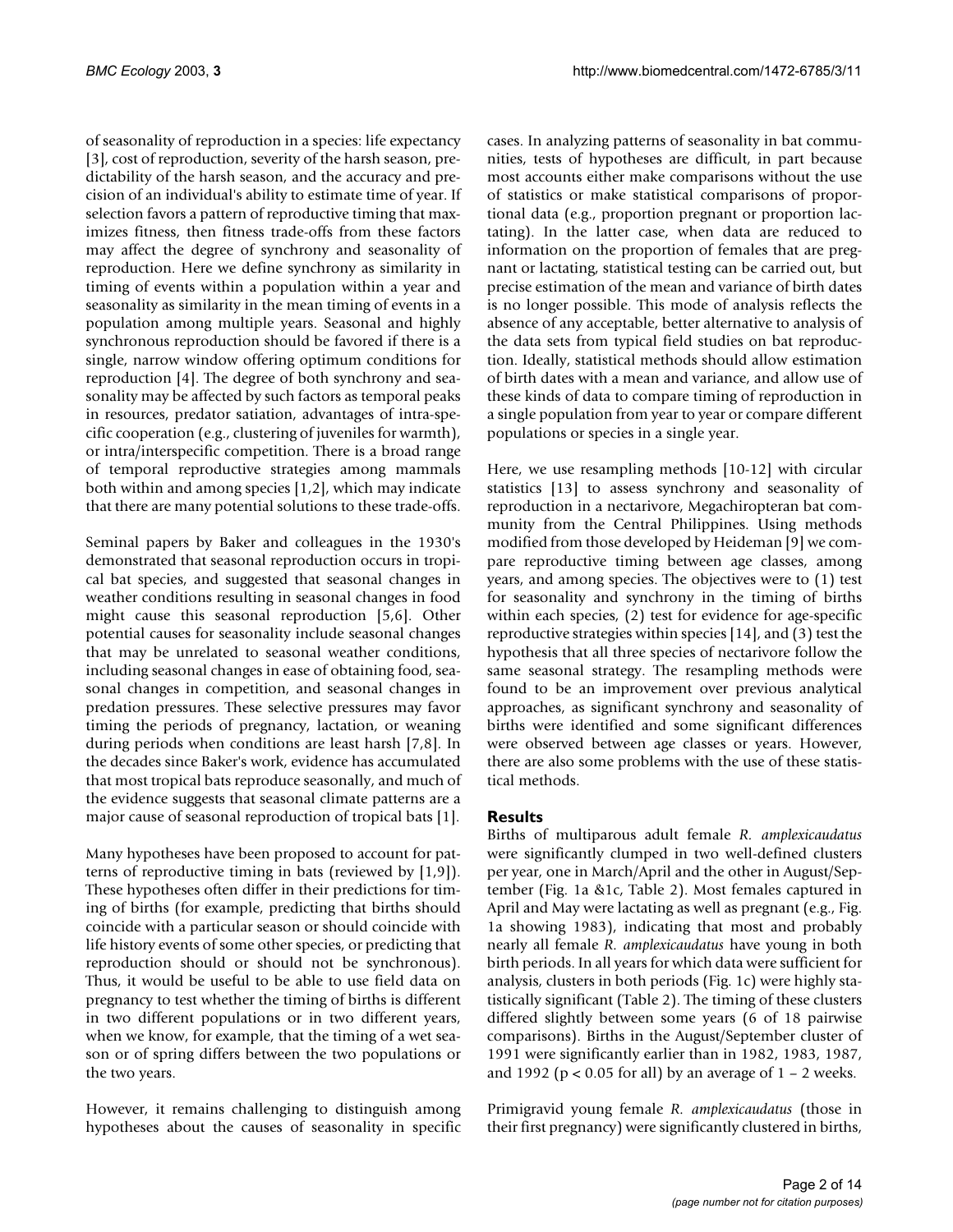<span id="page-2-0"></span>

**Reproductive status of** *Rousettus amplexicaudatus***.** (a) Sample data showing parous adult females from June 1982 to July 1983 (these months have been rearranged for display to show January to December for consistency with other figures). (b) Primigravid females from June 1982 to July 1983 (these months have been rearranged to display January to December). (c) Estimated timing of births in parous adults collected from 1982 to 1992. (d) Estimated timing of births in primigravid females collected from 1982 to 1992. In (a), open circles indicate individuals lactating, solid circles indicate individuals not lactating, circles enclosing numerals indicate that number of females lactatating, and numerals alone indicate that number of individuals not lactating. In (b), solid triangles indicate individual females, triangles enclosing numerals indicate that number of females. Dashed lines in (c) indicate no data available.

<span id="page-2-1"></span>**Table 1: Approximate gestation length, embryo crown-rump length (C-R) at birth, and duration of lactation in three species of nectarivorous Pteropodids. Data on approximate crown-rump length at birth are from this study, as are the estimates of the duration of gestation and lactation for** *R. amplexicaudatus***. Estimates of gestation and lactation for** *M. minimus* **are from Start [26]; estimates for**  *E. spelaea* **are based on Bhat et al. [56].**

| <b>Species</b>            | Gestation | C-R at Birth    | Lactation |
|---------------------------|-----------|-----------------|-----------|
| Rousettus amplexicaudatus | 150 days  | $47 \text{ mm}$ | 60 days   |
| Macroglossus minimus      | 120 days  | $28 \text{ mm}$ | 65 days   |
| Eonycteris spelaea        | 120 days  | $44 \text{ mm}$ | 60 days   |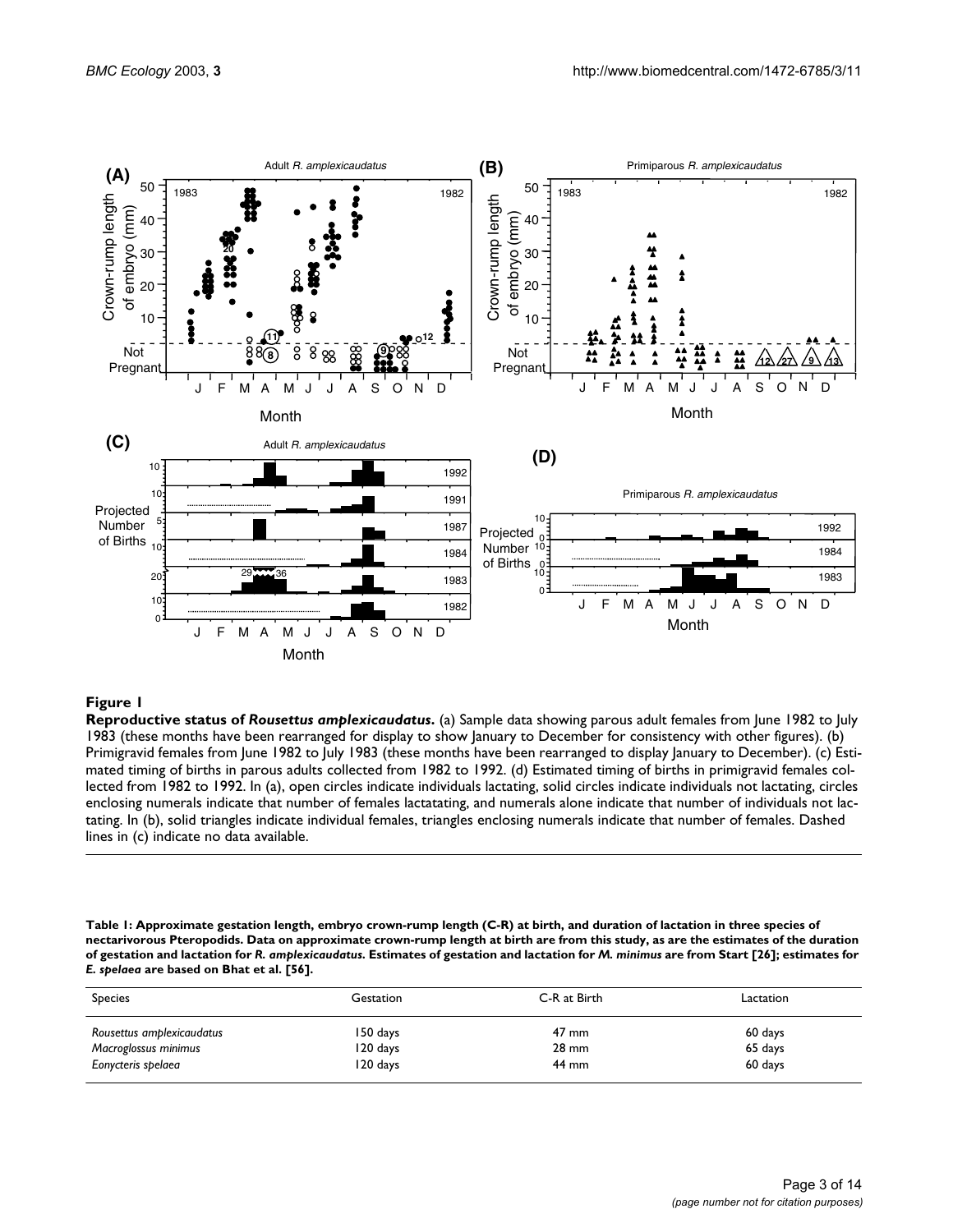| Year  | Rousettus amplexicaudatus |                       | Macroglossus minimus |                 |
|-------|---------------------------|-----------------------|----------------------|-----------------|
|       | Parous Adult              | Primigravid           | Parous Adult         | Primigravid     |
| 1982b | 30 Aug $**$               |                       | 28 Sept **           | ns              |
| 1983a | 10 Apr <sup>∗⇔⊳</sup>     |                       | 23 Mar ***           | 3 May $*$       |
| 1983b | 26 Aug ***                | 2 Jul ***             | 10 Aug $**$          | 7 Aug $**$      |
| 1984  | 19 Aug $***$              | 24 Jul ***            | 18 Aug $*$           | Sept ***        |
| 1987a | 28 Mar ***                |                       | ns                   | ns              |
| 1987b | 2 Sept ***                |                       | 9 Aug ***            | (28 Aug; 0.055) |
| 1991  | 15 Aug ***                |                       | ns                   | 23 Aug $**$     |
| 1992a | 20 Apr ***                |                       | $*$                  | $*$             |
| 1992b | 25 Aug ***                | 19 Jul <sup>***</sup> | ns                   |                 |

<span id="page-3-0"></span>**Table 2: Clusters in estimated births in Rousettus amplexicaudatus and Macroglossus minimus. Data in early 1992 were adequate for testing for synchrony of births in** *M. minimus***, but, because of truncation, not for accurately estimating the midpoint of peaks; therefore, only significance levels are shown in those cases. One case that was near statistical significance (bordered by parentheses) is shown with the attained p value. (ns indicates nonsignificance; blank space indicates no data; \* = p < 0.05; \*\* = p < 0.01; \*\*\* = p < 0.001).**

with a broad peak of births from June to late August in the three years for which data were sufficient for analysis (Fig. [1b](#page-2-0) &[1](#page-2-0)c, Table [2](#page-3-0)). Births from primigravid females were also seasonal, as there were no significant differences in the timing of births of primigravid females among years. The single annual cluster of births in these young adult females fell between and was significantly different from the two adult birth clusters, but overlapped with the two clusters of adults (Fig. [1\)](#page-2-0). In all three years for which data were sufficient for analysis, the timing of births of primigravid females (Fig. [1](#page-2-0)d) was significantly different from both of the adult peaks ( $p < 0.01$  for all; Table [2](#page-3-0)).

Most adult female *M. minimus* captured were either pregnant, lactating, or both (e.g., Fig. [2](#page-4-0)a showing data from 1982 and 1983). Births were significantly clustered in two broad peaks per year (Fig. [2](#page-4-0)c), one centered on March and the other, approximately six months later, on August/September (Table [2\)](#page-3-0). The presence of large numbers of females that were both pregnant and lactating indicates that many (and perhaps almost all) females gave birth twice in each year. In all but one of the years for which data were sufficient for analysis, clusters in both periods were highly statistically significant (Table [2](#page-3-0)). There was no significant clustering of births between June 1991 and July 1992 (Table [2](#page-3-0)), despite collection of large samples in those years. There were no significant differences in timing across years.

For primigravid female *M. minimus* (Fig. [2b](#page-4-0) &[2](#page-4-0)d), there were two significant clusters of births, one centered in April and May and the other in August and September (Table [2](#page-3-0)). Births from primigravid females were also seasonal, as each of these clusters was statistically significant in every year in which enough data were collected for analysis, except for 1987, in which p was 0.06 (Table [2\)](#page-3-0).

There were no significant differences in the timing of births of young females among years. In only one of seven comparisons, the first half of 1983, was the timing of adult and young females significantly different (p < 0.05).

Almost every adult female *E. spelaea* captured was pregnant, lactating, or both (Fig. [3](#page-5-0)a). Births in 1982 and 1983 were not significantly clustered, but the sample sizes were relatively small. Because the sample size was very small for *E. spelaea* in every year except 1991–1992, and because differences among years were small for other species, data from 1981 through 1987 were combined (Fig. [3](#page-5-0)c) for further analysis. In the combined data set and in 1991 – 1992 there were two significant clusters, one centered on March and another centered on August (Fig [3c](#page-5-0)). In 1991, the August cluster was significant only if lactating females were included in the analysis. Many adult females were both lactating and pregnant (Fig. [3](#page-5-0)a), indicating that adults often produce two young in each year.

Four of 20 free-flying young female *E. spelaea* captured between 1981 and 1987 were pregnant (Fig. [3b](#page-5-0)). Births were in April, May, and July (Fig. [3](#page-5-0)d), but clustering in this small sample of primigravid females was not significant  $(p > 0.10)$ .

The means of clusters of births were very similar in all three species. The only significant differences among these species were slightly earlier births in *M. minimus* and *E. spelaea* than *R. amplexicaudatus* in the March/April cluster in 1983 (p < 0.05 for both comparisons), and slightly later births in *M. minimus* than *R. amplexicaudatus* in the August/September cluster in 1982 (p < 0.05). A comparison of the periods that include 90% of all births for each species suggests that the degree of synchrony of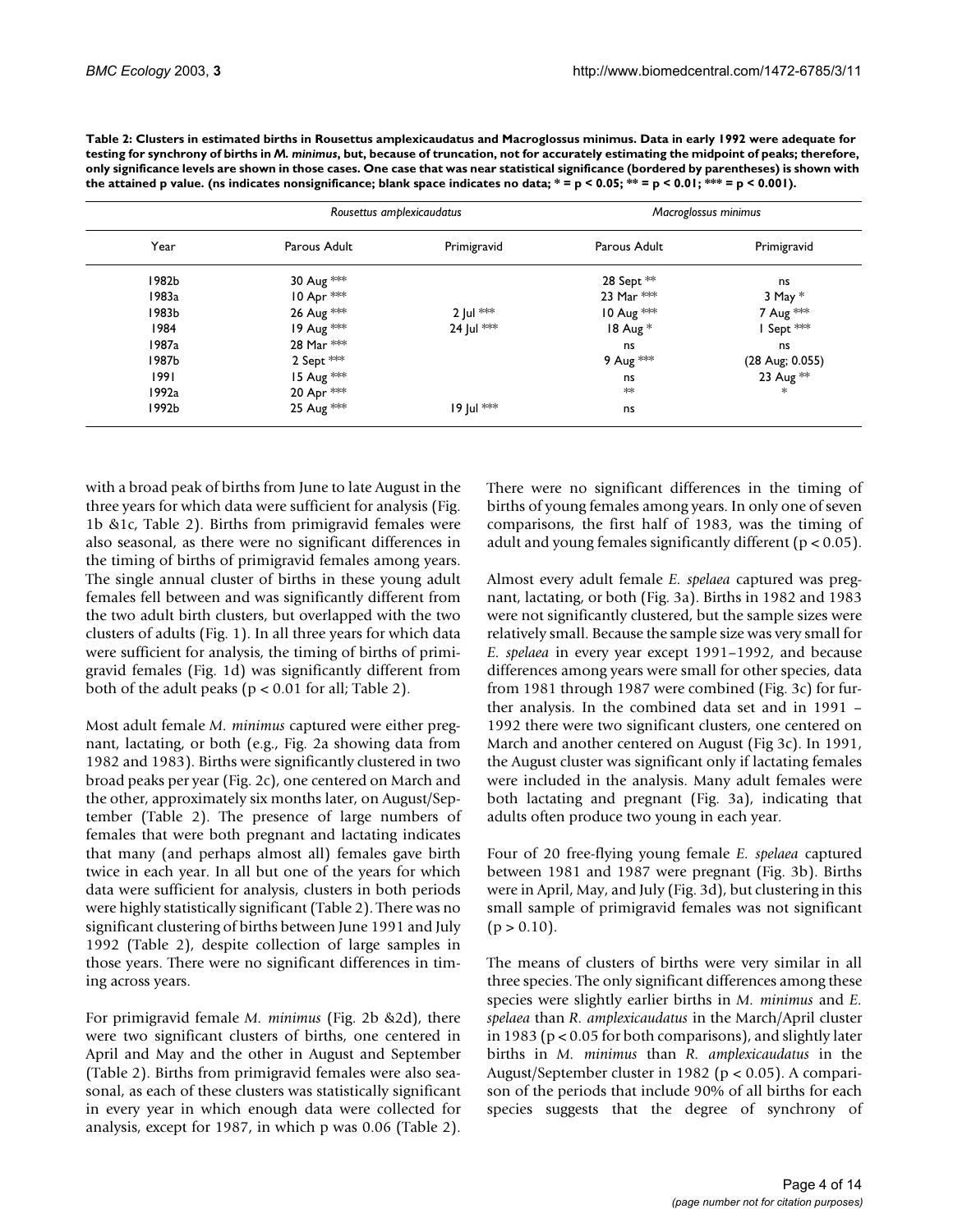<span id="page-4-0"></span>

**Reproductive status of** *Macroglossus minimus***.** (a) Sample data showing parous adult females from June 1982 to July 1983 (these months have been rearranged to display January to December for consistency with other figures). (b) Primigravid females from June 1982 to July 1983 (these months have been rearranged to display January to December). (c) Estimated timing of births in parous adults collected from 1982 to 1992. (d) Estimated timing of births in primigravid females collected from 1982 to 1992. Dashed lines indicate no data available. In (a), open circles indicate individuals lactating, and solid circles indicate individuals not lactating. In (b), triangles indicate individuals. Dashed lines in (c) and (d) indicate no data available.

reproduction was highest in *R. amplexicaudatus*, intermediate in *E. spelaea*, and lowest in *M. minimus* (Fig. 4).

## **Discussion**

#### *Seasonality and Synchrony*

Estimated births were significantly synchronous and seasonal within and among all three species. This was the case even for the species in which pregnant or lactating females can be found in any month. Births of all three species were significantly clustered in most years, and births of multiparous females occurred in two peaks in the year, having a pattern of seasonal bimodal polyestry [15]. In all three species, the capture of many females that were simultaneously lactating and in the early stages of pregnancy indicates that many, and probably most, females produce young twice in each year. For *R. amplexicaudatus*, synchrony and seasonality could be inferred by visual analysis of the data, even without formal statistical analysis (Fig. [1](#page-2-0)). For *M. minimus* and *E. spelaea*, however, clustering was inconspicuous in the raw data (Figs. [2](#page-4-0) &[3](#page-5-0)). For these two species, statistical analysis was necessary. Our results indicate that *M. minimus* and *E. spelaea* have a pattern that, by adding a subcategory to Happold and Happold's [15] nomenclature, could be described as extended seasonal bimodal polyestry, possibly with a post-partum estrus following one of the two periods of births. In contrast, *R. amplexicaudatus* has a pattern of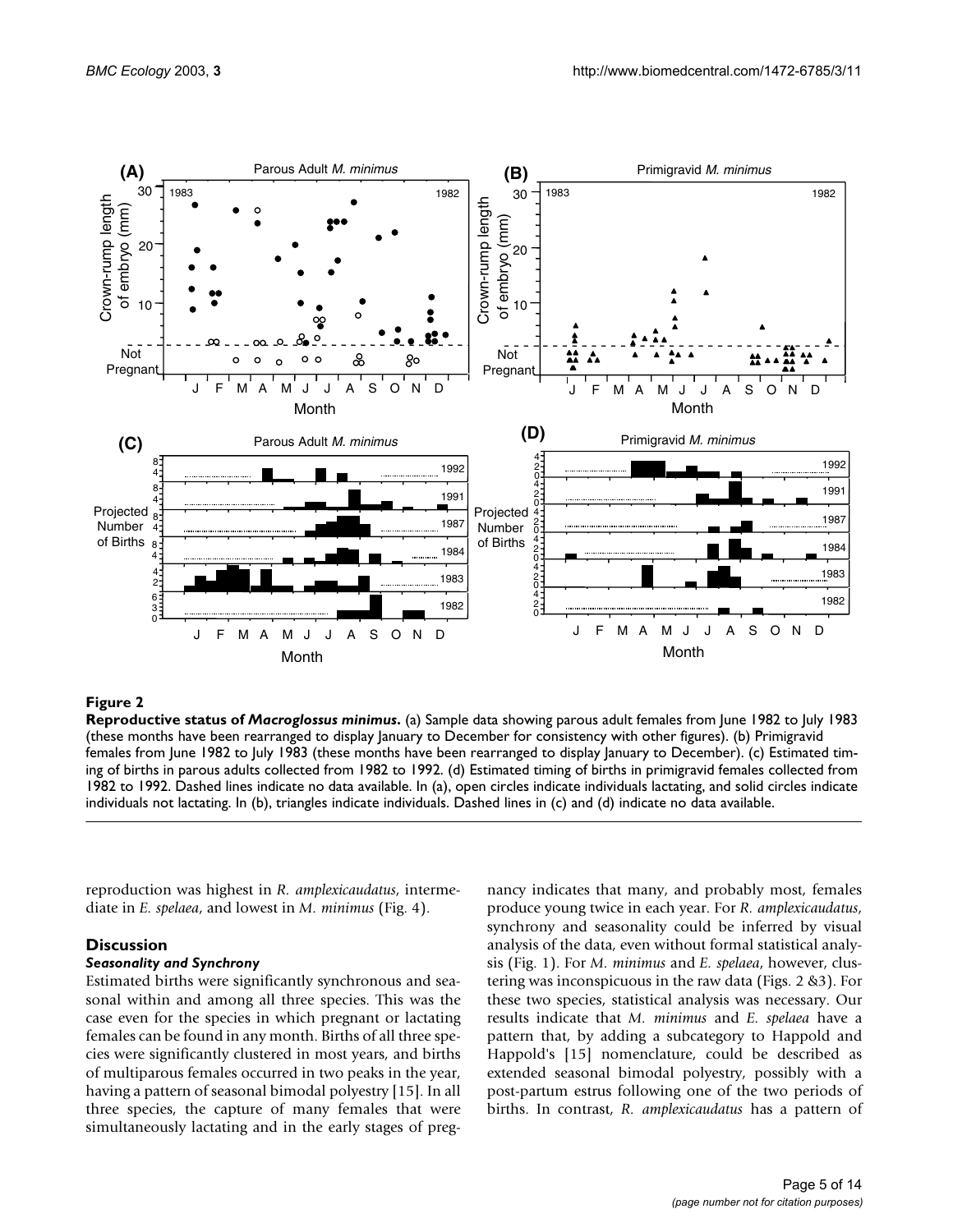<span id="page-5-0"></span>

**Reproductive status of** *Eonycteris spelaea***.** (a) Data from all parous adult females captured from 1981 through 1992. (b) Data from primigravid females from June 1981 through 1992. (c) Estimated timing of births in parous adults collected from 1981 to 1992. (d) Estimated timing of births in primigravid females collected from 1981 to 1987. In (a), open circles indicate individuals lactating, and solid circles indicate individuals not lactating. In (b), triangles indicate individuals. Dashed lines in (c) and (d) indicate no data available.

seasonal bimodal polyestry (following [15]), with a period of postpartum estrus following the March births.

#### *Age-Specific Variation in Reproductive Timing*

The data suggest that females of all three species usually become pregnant in their first year of life. In primigravid *M. minimus* and *E. spelaea*, the timing of births was not significantly different from that of adults. The one exception was a birth peak for primigravid *M. minimus* in 1983. For these two species, our data did not indicate whether young females typically have only a single pregnancy or two pregnancies in their first year. In contrast, the timing of births for primigravid *R. amplexicaudatus* differed significantly from that of adults, with primigravid young *R. amplexicaudatus* producing only a single young in their first year, with births falling between the two peaks in births of adults.

Young *R. amplexicaudatus* appear to follow a conservative reproductive strategy in their first year, which may maximize their chance to produce at least one offspring, while minimizing their total reproductive costs. The production of their single young falls within the late dry season, and late pregnancy and lactation coincided with the end of the dry-season peak in flowering and beginning of any subsequent increase in fruiting in 1982–1983. As parous adults, female *R. amplexicaudatus* switch to a potentially riskier strategy that requires greater investment, but may result in higher reproductive output, by producing two young in each year. Their production of two young bracketing the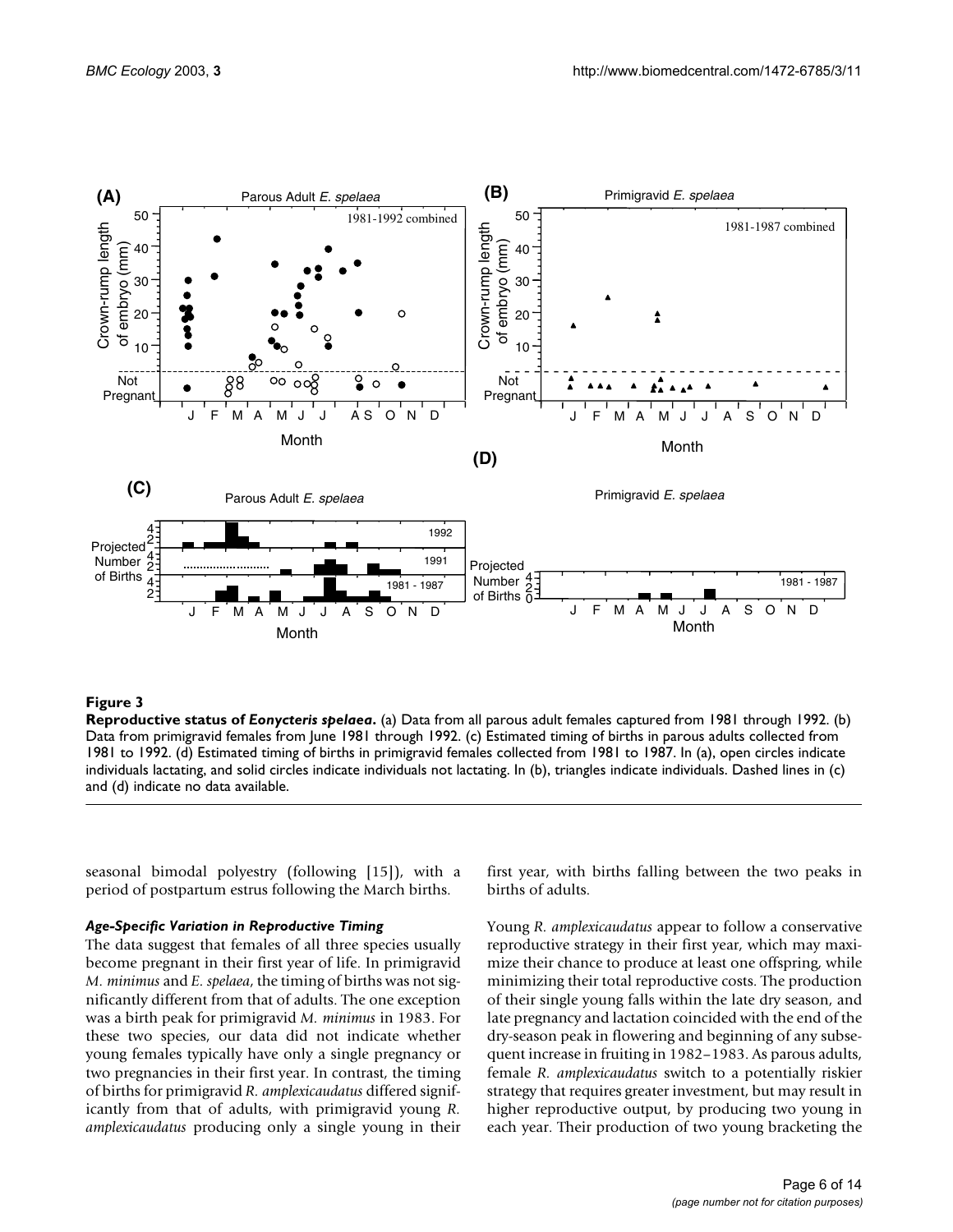|                           | <b>Birth Periods</b><br>(including 90% of all births) |  |  |
|---------------------------|-------------------------------------------------------|--|--|
| Macroglossus minimus      |                                                       |  |  |
| Eonycteris spelaea        |                                                       |  |  |
| Rousettus amplexicaudatus |                                                       |  |  |
|                           | J F M A M J J A S O N D                               |  |  |
|                           | <b>Month</b>                                          |  |  |

**Estimated birth periods in three species of nectarivorous bats**. Birth periods have been defined as the periods that include 90% of all births.

dry season and early wet season places greater total energetic and nutritional demands on these parous adult females. In addition, these two reproductive bouts may be more stressful on females or their offspring [14], as much greater portions of the highly demanding periods of late pregnancy, lactation, and weaning will generally fall outside of flowering peaks. Inexperienced young females may maximize lifetime fitness by minimizing energetic demands and risks to survival during their first reproductive attempt, while more experienced older females increase reproductive success by higher investment in offspring and with higher risks to themselves [9,14]. The data are also consistent with an alternative hypothesis, that young female *R. amplexicaudatus* have developmental constraints that prevent reproductive maturation and pregnancy at the younger age that would be required for synchrony with adults. Differences in reproductive timing between primigravid young females and parous adult females have been reported for several other species of Pteropodids [9,14,16].

#### *Reproductive Strategies and Food Availability*

All three species have two annual peaks in reproduction, with the first centered on March or April, at the beginning of the dry season, and the second centered on or near August, in the early wet season. These periods had higher flower and/or fruit abundance in 1982–1984 [17] and in 1991–1992 [18]. On Negros, most individuals of all three species are either reproductively quiescent or in early pregnancy in December and January, months of the late wet season when both flowering and fruiting were at their minima in 1982–1983 [17]. The general pattern of births in dry season and early wet season is also followed by frugivorous bats at this site [9,16], and by many other tropical bat species [1,15,19-21]. Frugivores at some sites tend to give birth only in the late dry season or wet season [2224]. Lim Boo Liat [25] reported that *E. spelaea*, *M. minimus*, and *R. amplexicaudatus*, along with frugivorous Pteropodid bats sampled in a Malaysian bat community, all produced young primarily in the months of February to June, months in which flowers were stated to be more abundant.

The three species all had significant synchrony of births, but differed in the breadth of the periods within which most births occurred (Fig. 4). These differences in breadth of birth peaks are correlated with differences in the diet resource peaks in these species. *Macroglossus minimus* is a specialist feeder in Malaysia [26,27], with species of *Musa* forming a major component of its diet in Malaysia and Indonesia [28]. On Negros, *M. minimus* is strongly associated with species of *Musa* wherever they are abundant [29,30]. Groves of domestic banana and abaca are abundant in agricultural areas on Negros and had been planted in some clearings at the forested sites. Additional species of *Musa* occur naturally in disturbed areas at the forested sites. These species flower relatively asynchronously and aseasonally, and each plant flowers for one to several months, providing over that time a steady supply of nectar and, except for domestic bananas, pollen. While all three bat species will feed upon species of *Musa*, *M. minimus* may have a competitive advantage in access to flowers of *Musa* sp. because *M. minimus* commonly roost under dead leaves in or near patches of *Musa*, while the other two species must travel long distances from cave roosts to reach most such patches. Thus, *M. minimus* may be buffered from strong seasonal changes in food abundance, permitting broad peaks in births, with relatively little selection pressure for highly synchronized periods of birth. Because *M. minimus* is a solitary species [26] (and personal observation), selective pressure for synchrony due to advantages of group living, such as huddling of young to reduce energetic demands, is unlikely.

*Eonycteris spelaea* is a generalist nectarivore that often commutes over distances of tens of kilometers to feed [26,27]. The species is known to feed on the flowers of a large number of different species of plants [27,31]. While *E. spelaea* includes species of *Musa* in its diet, *E. spelaea* lacks the strong association present between *M. minimus* and *Musa*. While *E. spelaea* feeds on many different plant species, it is possible that their diet varies seasonally in either food availability or in nutritional quality. If so, then more seasonal food sources for *E. spelaea* may favor the narrower peaks of births in *E. spelaea* than occurs in *M. minimus*. Alternatively, narrower birth peaks in *E. spelaea*, relative to *M. minimus*, may occur because tight synchrony of reproduction reduces losses to predators (e.g., snakes living in caves) through predator satiation or because tight synchrony of reproduction offers energetic benefits from huddling.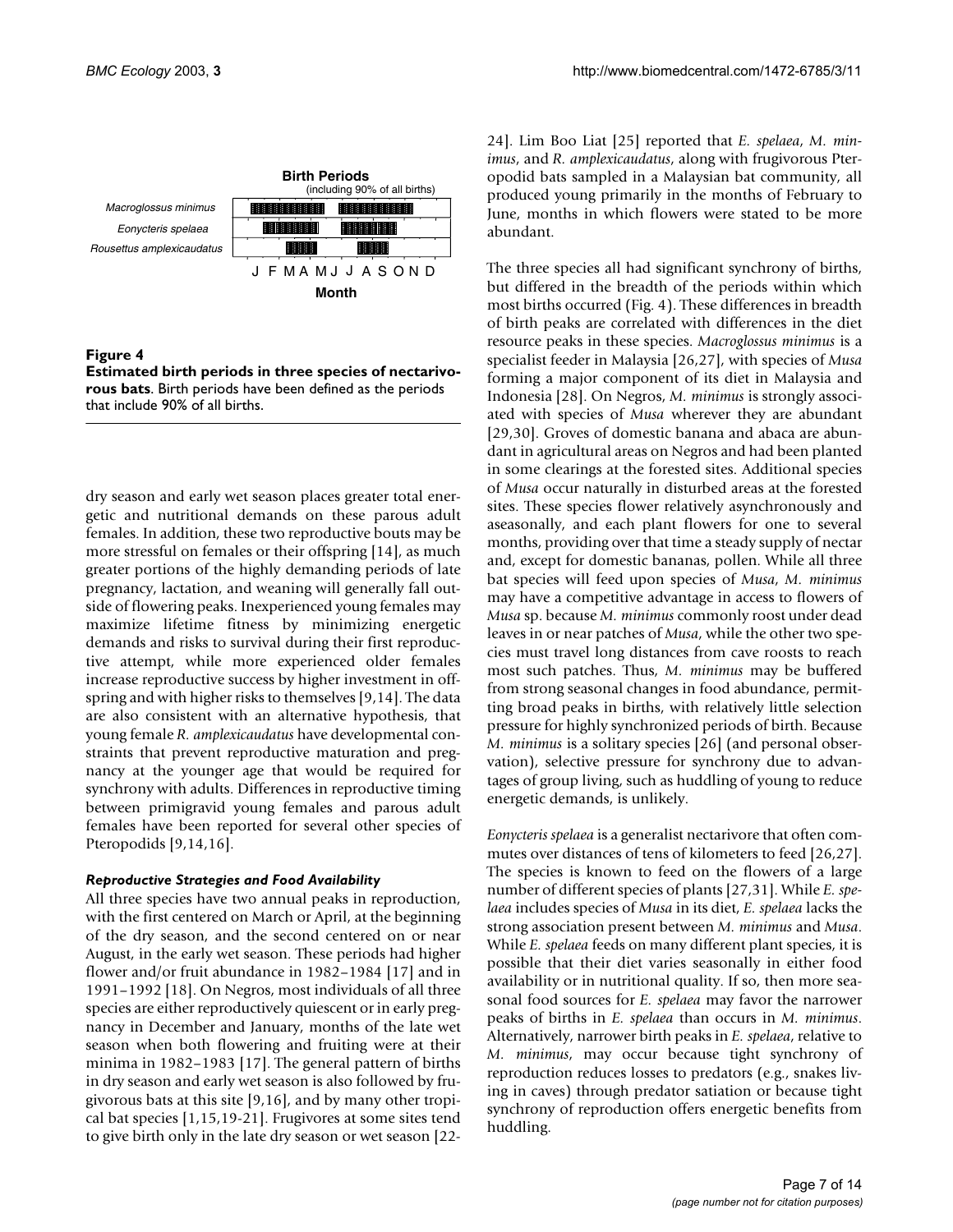*Rousettus amplexicaudatus* is a nectar and pollen feeder [31], and on Negros also feeds heavily upon soft ripe fruit, especially in orchards (e.g., chico, guava, mango [32,33]). The first period of births in this species begins just before the peak of flowering during the dry season, and the second occurs in the early wet season, when many soft fruits produced from dry season flowers are ripening. The seasonal availability of these resources may favor the relatively high degree of synchrony in *R. amplexicaudatus*. Both *E. spelaea* and *R. amplexicaudatus* roost in large colonies in caves, and the energetic benefits of huddling of juvenile bats, or of predator satiation, may favor increased reproductive synchrony as well.

#### *Variation in Reproductive Timing Among Years*

In each of the three species, the timing of reproduction was similar across years, even in the severe drought in the el Niño year of 1983 [34,35]. The midpoints of birth peaks varied by only two weeks among years for parous adult *R. amplexicaudatus*, and by only one month for primigravid young. The fact that several of the differences were statistically significant for adults suggests that there may be some slight plasticity of timing in this species. However, the small magnitude of the differences indicates that reproduction in *R. amplexicaudatus* is timed very precisely, with relatively little variation among these years. In terms of biological relevance, this suggests that *R. amplexicaudatus* is sharply limited in the ability to adjust reproductive timing even in years that vary dramatically in weather and resources, and suggests that this species has little plasticity of reproductive timing [36]. In contrast, in three species of frugivorous bats on southern Negros, births were three to seven weeks earlier in the el Niño year of 1983 than in other years [9]. Two of these three species are known to have delays in embryonic development [14,35], suggesting that delayed development may facilitate adjustments in reproductive timing in particular years.

In neither of the other two species were differences in the timing of births among years significant. It is possible that we might have missed small differences that were not detectable because of low sample sizes for *E. spelaea* and because of high variance in the timing of births in *M. minimus*. Our data suggest that any such differences in timing, if they exist, are probably on the order of one month or less among these years. Differences in timing among years are smaller than differences reported for three frugivore species [9]. These nectarivorous bats may be less variable in timing because peaks in flowering may be more predictable from year to year, while fruit crops of some species are more likely to fail on Negros in drought years [17]. Because the timing of wet and dry seasons varied by two months or more among the years of the study [17,34] while the midpoints of birth seasons varied only by a few weeks, it may be that none of these species can make more

than minor adjustments in the timing of births to match differences in rainfall among years. Reproductive timing has been reported to be very similar among years in most other studies that have made these comparisons [37-39].

### *Adaptation to Climatic Seasonality*

The timing of wet and dry seasons was quite variable on southern Negros [40], and the timing and amplitude of peaks of flowering and fruiting on southern Negros might be variable across years as well [17]. Variation across years would produce variable selection, in which different periods may be optimal for reproduction in different years. If so, there may be no selective advantage to tightly synchronized reproduction for some species, even if highly seasonal reproduction was favored in every single year. Instead, the average effects of selection might favor reproduction within broad temporal windows, producing the broad peaks in births seen in species such as *M. minimus*. Under these conditions, social species such as *R. amplexicaudatus* that roost in large groups might have evolved more tightly synchronized reproduction due to other selective forces, such as thermoregulatory benefits from huddling or satiation of predators when young become independent. Synchrony and seasonality are not necessarily favored by the same selective pressures.

These species are not necessarily well adapted to seasonal patterns on southeastern Negros. Seasonal patterns of rainfall can vary dramatically over short distances in the Philippines, and there is considerable variation in the timing and severity of wet and dry seasons, even among nearby sites on single islands [34]. On Negros, the eastern and western sides of the island, at sites less than 50 km apart, differ strongly in the severity of the wet and dry seasons, and also differ in the exact timing of rainfall [34,41]. Nearby islands differ by as much as several months in the average timing of wet and dry seasons [34,42]. However, the small amount of data available suggests that all three species of nectarivores appear to have similar patterns of reproductive timing on other islands [40]. If gene flow among populations is relatively high, it might negate the effects of selective forces favoring reproduction synchronized to seasonal events at any particular location. Both *E. spelaea* and *R. amplexicaudatus* can fly tens of kilometers nightly and will cross water barriers as well as agricultural land [27,29,43]. For these species, in particular, we predict that natural selection would favor periods of births that were centered on times that are best, on average, over an entire island or many islands. As a result, reproductive timing may or may not approach optimal timing for these species on southeastern Negros or any specific site. Species that move only short distances or populations that are relatively isolated may be more likely to evolve reproductive timing to match local differences in seasonal conditions. For example, one small frugivorous Philippine bat,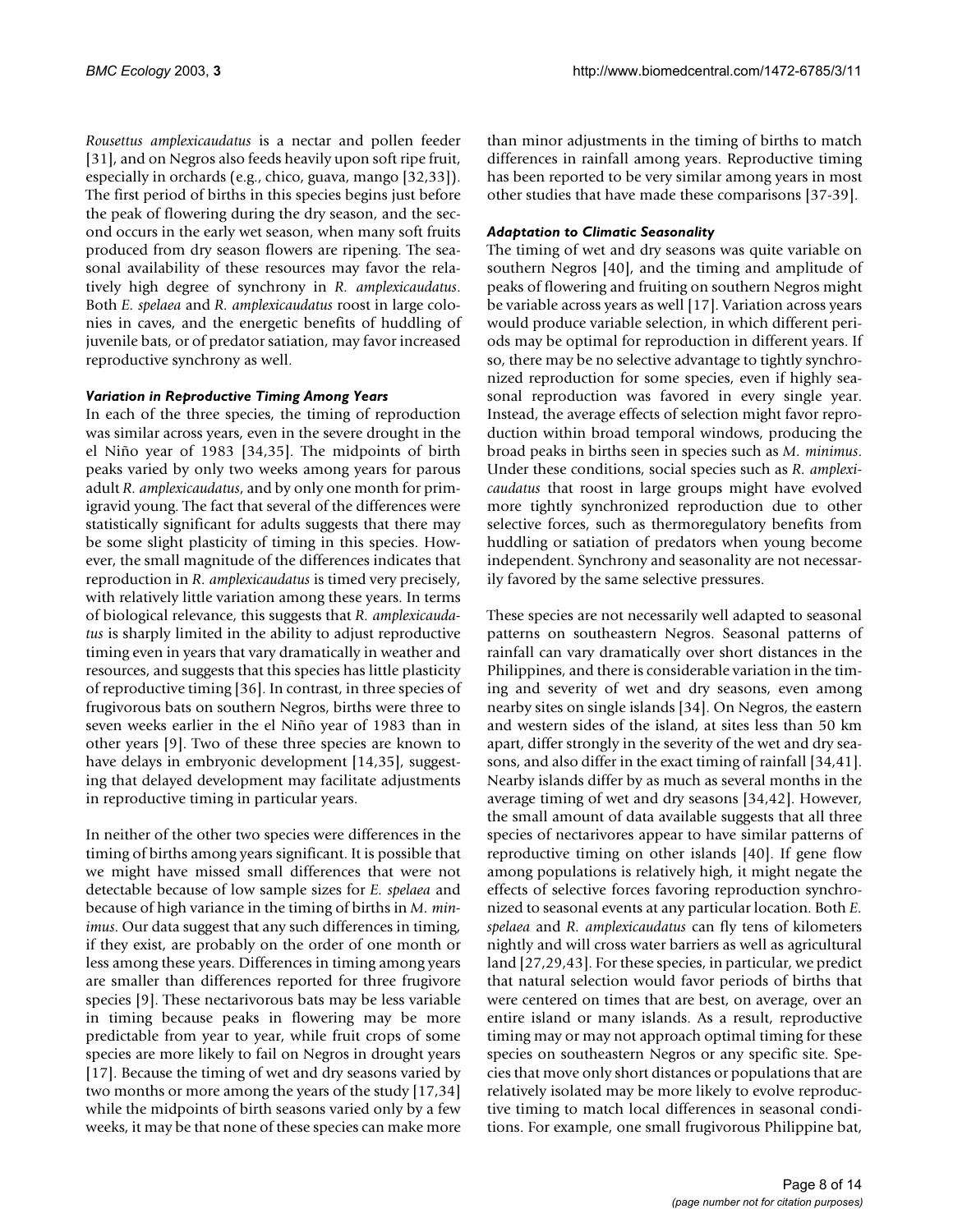*Haplonycteris fischeri*, differs in reproductive timing by several months among islands only tens of kilometers apart [16]. This species apparently travels only short distances and rarely ventures out of forest [29], suggesting that gene flow among islands is low, which may allow different patterns of timing to evolve even among populations on nearby islands. In studies on New World frugivores that have compared sites that are relatively near each other, both the reproductive patterns and the timing of wet and dry seasons have been similar among sites, suggesting that selection pressures on seasonality are also similar [19,44,45]. In contrast, reproductive timing often varies between sites separated by large distances such as the hundreds of kilometers between sites along large latitudinal gradients [reviewed by [1]].

## *Potential Advantages and Limitations of the Resampling Analysis*

Resampling methods with circular statistics was chosen for these analyses because the expected distributions of birth dates and capture dates for non-reproductive females were not predictable due to uneven sampling among months [see [10,12]]. Parametric methods for analyses of timing of birth have used data in the form of direct observations of birth [39,46-49], but direct observation of births or neonates is often impractical. We suggest that the adaptation of resampling statistics is better than previous approaches to analysis of data sets with these problems because it allowed statistical testing using all data from all females, whether reproductive or non-reproductive. However, this approach has some statistical problems, and methods that solve some of these problems may be feasible. The three major statistical problems in this study arise from the treatment of multimodal distributions, from 'observations' that are themselves predictions (birth dates predicted from embryo size), and from differences among years in sampling periods that caused censoring of data. First, bimodal distributions of births require decisions about the time point chosen as the boundary between the two parts of the year analyzed for each of the two birth periods. The choice cannot be made a priori, and thus may be biased. In our analyses, we were able to assess how sensitive the results were to the choice of boundary times between birth peaks. In these cases, the analyses gave similar results when boundary dates  $\pm$  1 month were tested. However, we know of no method to make the choice of boundary dates in a statistically unbiased manner. Second, birth dates predicted from conceptus diameter have two sources of statistical error, the error in estimate of conceptus diameter and the error in the estimate of birth date. These two sources of error may be inappropriately combined in our model. If both sources of error are unbiased, this should tend to obscure clustering, reducing the probability of detecting clustering or of detecting differences among years or species. Third,

'censored' data due to a lack of samples at some times caused us to discard data from some months when we were comparing either two different species or two different years in order to match the sampling periods. Because the results were robust to differences in cut-off dates, and because the other sources of error would reduce the power to detect differences, these problems were judged acceptable. Additional development of these techniques might reduce any effects of these problems.

Results of these analyses were most robust when the data were not censored by periods in which there were no captures. To test for possible effects of periods with few or no data, data sets from both nectarivores (this paper) and frugivores [9] were tested and then retested after censoring of parts of the data. The resulting analyses gave similar results despite the censoring if captures of females were distributed evenly through the period of interest (usually a year) for both large data sets (100 or more females) and small data sets (10 females, of which about half were pregnant) (Heideman, unpublished data). However, when data were available from only part of the period of interest, we observed effects due to the loss of data. First, type II error in the detection of synchrony was increased (failure to detect synchrony when it occurs). In addition, when using censored data there was systematic bias in estimates of the mean date of clusters of births. For example, data collected at the end of a period of reproductive quiescence and the beginning of the period when females become pregnant would advance the estimate of the mean birth date, because females that conceive late will not be present in the sample. Sampling only near the end of gestation and the subsequent months would cause the opposite shift, because females that give birth early in the peak will not be represented. For these reasons, in this study we limited our analysis to periods of data collection of at least four months, and we did not assess data from sampling periods in which we had reason to suspect that the timing of data collection had the potential to create systematic bias.

Consistent with our observations, reviews of the use of resampling methods in ecology [10,12] suggest caution in the development of tests and concern for potential biases. Statistical problems exist for all of the methods – nonparametric, parametric, or resampling – that have been used to analyze seasonality of reproduction in mammals. We suggest that the applications of resampling techniques used here are a valuable improvement over the existing statistical approaches to assessing seasonality and synchrony in many field studies.

## **Conclusions**

Three species of nectar feeding Pteropodid bats on southeastern Negros Island have a highly seasonal pattern of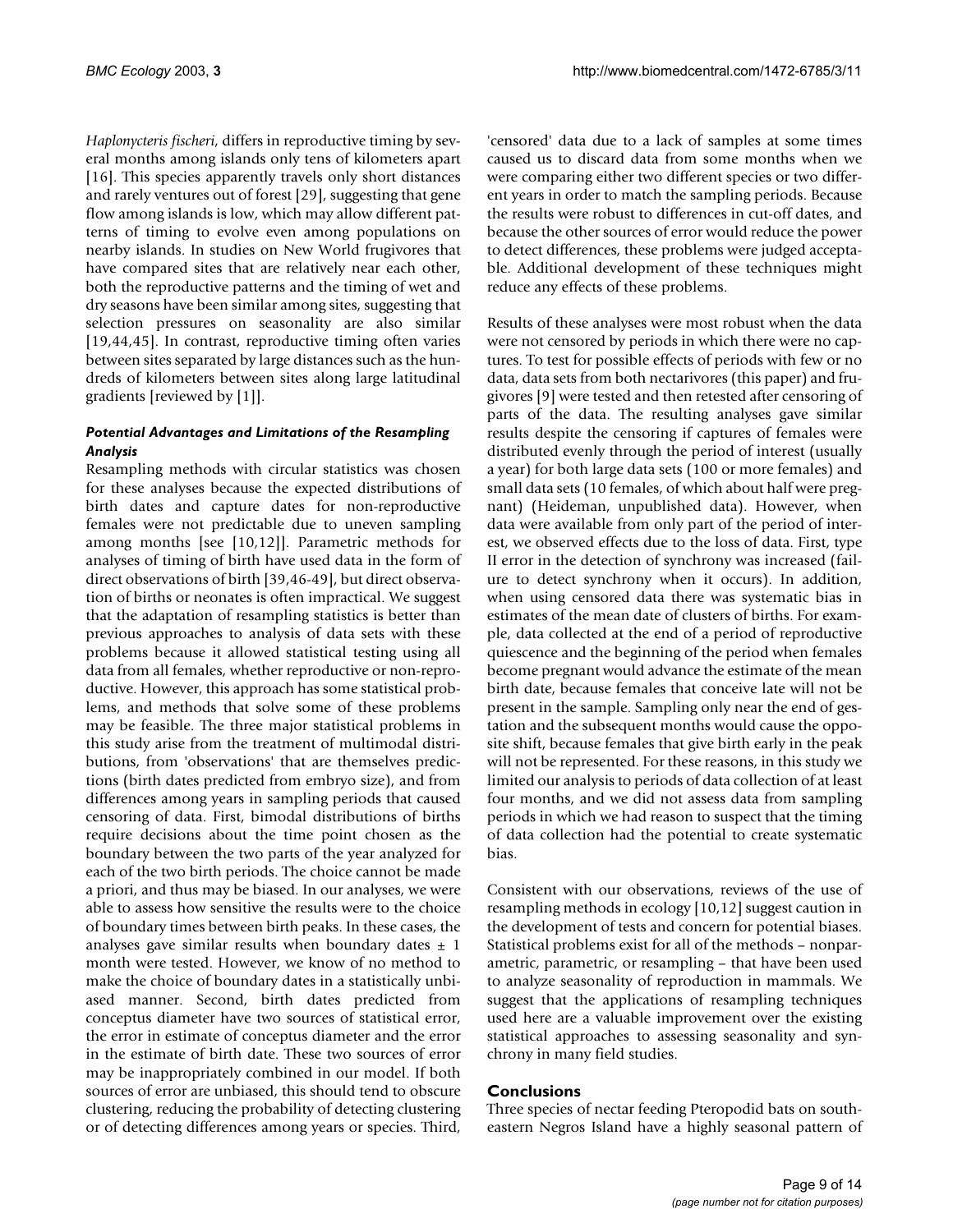reproduction, with all of the species having two birth peaks. However, these three species differ in the breadth of birth peaks, and the breadth of peaks appears to match the degree of synchrony in their food sources. The relative lack of variation in reproductive timing among years suggests that there is little phenotypic plasticity in reproductive timing, and that these species use seasonal cues of some kind [36] to regulate reproductive timing. The resampling methods used were able to distinguish small differences of weeks in the timing of births among years or species. This suggests that resampling methods will be useful statistical methods for these kinds of data sets.

## **Methods**

### *Study Sites*

Data were obtained from two different year-long periods (1982–1983, 1991–1992) and during one to four months in three other years (1981, 1984, 1987) on southeastern Negros Island in the Central Philippines.

Samples of bats were obtained at three sites on Negros Island, all within 17 km of each other. One site (Balinsasayao) was primary lowland rain forest with montane elements, mixed with small patches of agriculture and second growth (Lake Balinsasayao; sampling centered on 9°22'N, 123°9'E, elevation 830 – 1200 m); a second (Talinis) was on an elevation gradient with mixed agricultural land, second-growth forest, and primary lowland forest grading into montane and mossy forest at higher elevations (Mt. Talinis; sampling centered on 9°16'N, 123°13'E; elevation 450 – 1400 m); and the third (Orchard) was an urban orchard at sea level within the city limits of Dumaguete City (Ausejo Farm; 9°19'N, 123°18'E; elevation 5 – 15 m). Reproductive data from all three sites were combined because we consider all three sites to sample a single population of each species. Two of the species we studied, *Eonycteris spelaea* and *Rousettus amplexicaudatus*, are known to forage over distances over 20 km [27,29], greater than the 17 km between the study sites. The third species, *Macroglossus minimus*, typically forages shorter distances of up to 2.5 km [26,29], but individuals could readily disperse over distances greater than 17 km in a single night.

Brief descriptions of the habitats are provided here; more detailed descriptions of two of these study sites have been provided elsewhere [17,18,29,50,51]. The vegetation at the Orchard site was dominated by common orchard fruits, including coconut (*Cocos nucifera*), chico (*Achras sapota*), mango (*Mangifera indica*), guava (*Psidium guajava*), and banana (*Musa* spp.), but with many other flowering species nearby, including flowering species known to be used by bats such as abaca (*Musa textilis*) and kapok (*Ceiba pentandra*). The most common bat captured in the orchards was *R. amplexicaudatus*, presumably because this species most commonly includes soft fruits in their diets.

The two higher-elevation sites were largely lowland dipterocarp rain forest, with the higher elevations grading into oak/laurel montane and mossy forest. The highest elevations had some elements of mossy forest. At the Balinsasayao site at 800–1000 m elevation, where most sampling was concentrated, the forest canopy was typically 15–30 m high, with emergent trees reaching to 60 m high. The dominant tree species were in the Dipterocarpaceae, Myrtaceae, and Lauraceae [52], with approximately 20 species in the Moraceae (mostly species of *Ficus*) growing as vines, shrubs, and free or strangling subcanopy, canopy, or emergent trees [18,52]. Approximately 25% of the two higher-elevation sites consisted of clearings, most of 0.5 – 2 ha, being used for subsistence agriculture. Approximately one-half of the clearings held abaca (*Musa textilis*), and many held wild species of *Musa*.

The Talinis site [18] was a mosaic of agricultural land and secondary forest at its lower elevations, and primary forest at higher elevations. Fifty percent of plants sampled at the lower elevations were, in order of abundance, coconut, domestic banana, and coffee. The most common non-cultivated woody plants in this area were a shrub, *Melastoma* sp. (Melastomataceae), and a tree, *Ficus septica* (Moraceae). In the primary forest at the Talinis site, abundant tree, shrub, and vine species were generally similar to those at Balinsasayao. The most speciose family at the Talinis site was Moraceae, with 16 species identified [18].

Rainfall and temperature records were collected at the Balinsasayao forest site on Negros [34] and at the Talinis site [18], and were obtained from the Philippine National Weather Bureau (PAGASA) for the Orchard site [41,42]. The range of mean low and mean high temperatures wsa 18 – 25 °C at the Lake Balinsasayao site,  $14 - 28$  °C at the Talinis sites, and  $24 - 31$ °C at the Orchard site, with seasonal variation in mean monthly high or low temperature of only about 3°C at any given site. Due to the effects of its higher elevation, the Balinsasayao site received about 2–3 times more rainfall (3100 mm/yr) than the Orchard site (1200 mm/yr) [34]. Rainfall was mildly seasonal at all three sites, with the driest months (usually March, April, and May) each receiving only about 1/4 to 1/2 of the average monthly rainfall of the wettest months [34]. In the years of the study, 1983 and 1992 had unusually severe dry seasons with almost no rain (average of less than 5 mm/month near the Orchard site, but 10–40 mm at Balinsasayao). In the severe el Niño of 1983, the dry season started in January, two months earlier than the average start of the dry season.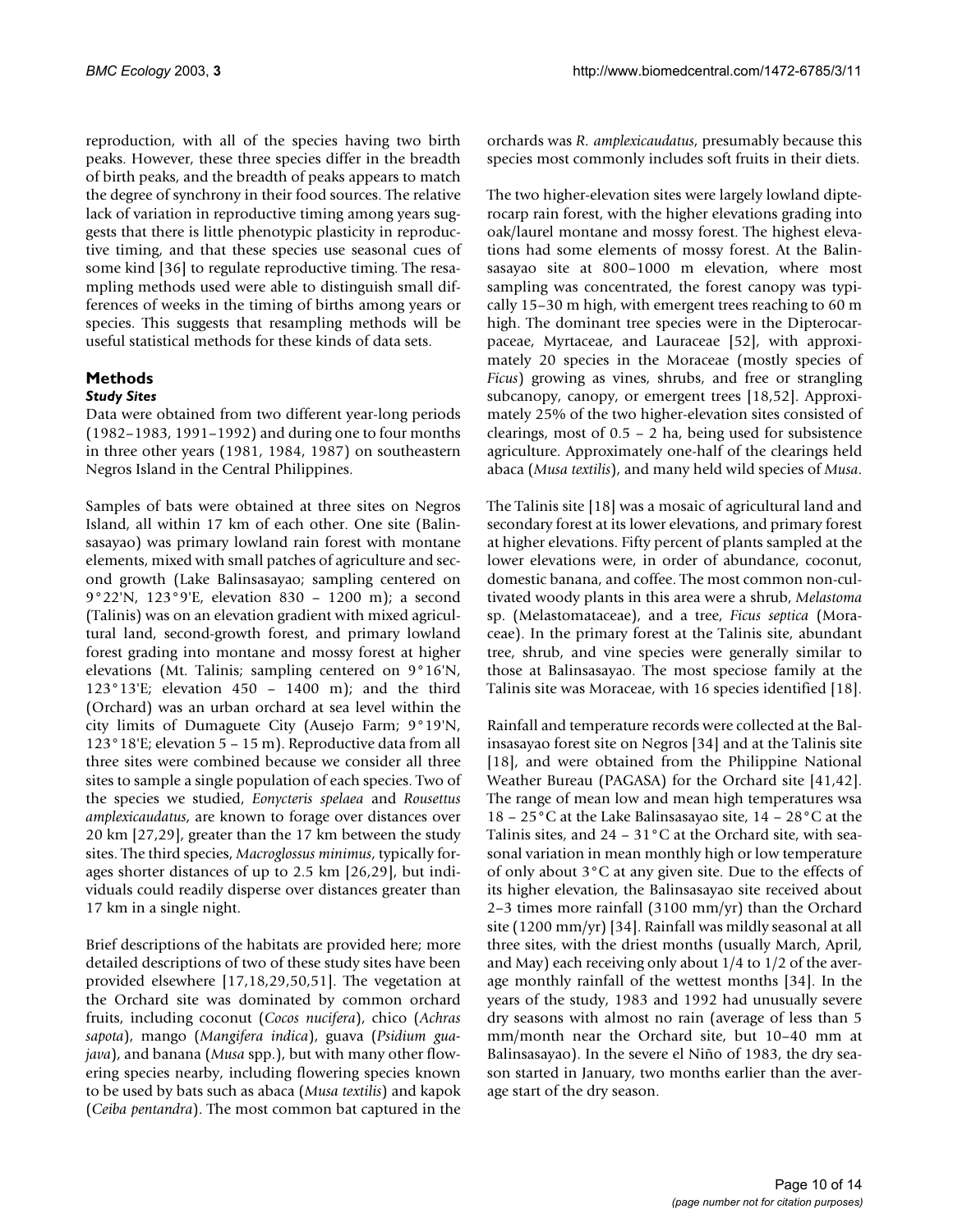At the Balinsasayao site, there was variation in flower and fruit abundance [17] that corresponded to seasonal changes in rainfall. Flowering peaked in the dry season (March to May) and early wet season (June – September), with about a two- to four-fold increase in flower abundance over the late wet season (October-December). There were increases in fruiting in the early wet season, but these seasonal changes in fruiting were generally statistically insignificant. The data indicate that there can be substantial differences in the phenology of flowering and fruiting from year to year [17]. At the Talinis site in 1991– 1992, the timing of flowering and fruiting at the community level [18] was similar to the timing of fruiting and flowering at Balinsasayao in 1982–1984 [17]. The number of plants in flower and the abundance of flowers peaked in May and June in 1991, with another small peak in the number of plants in flower in July and August, and in 1992 a large peak in March, April and May of 1992 [18]. The number of plants in fruit peaked in July and August of 1991, but total fruit abundance was highest in May and June of 1991 and in March and April of 1992. These data suggest that the general pattern on southeastern Negros is for peaks in flowering in the dry season and early wet season, and of fruiting in the late dry season and early wet season, with some variability among years.

## *Study Animals*

The three species discussed in this study are primarily nectarivorous and are ecologically important pollinators through much of Southeast Asia [27,28,53]. All three species have morphological specializations for nectar/pollen feeding, including an elongated rostrum with small teeth and an extremely long tongue with bristles that can capture nectar and pollen. Two of the species, *E. spelaea* and *M. minimus*, feed mostly on nectar and pollen [31]. In Malaysia, species of *Macroglossus* are diet specialists, while *E. spelaea* is a generalist feeding on over 31 plant species [27]. *R. amplexicaudatus* probably feeds frequently on soft fruit as well as nectar and pollen; the relative proportions of their diet formed by fruit, nectar, and pollen are not known [31]. All three species were positively associated with a measure of flowering on Southeastern Negros [18]. These three bat species comprise, along with a rare fourth species (*Eonycteris major*; 0.5% of captures of nectarivorous bats) the nectar- and pollen-feeding guild of fruit bats on Negros Island. Other species of Pteropodids on the island feed occasionally on nectar and pollen as well, but rely more heavily on fruit [32,51,54].

Data were obtained from 374 adult female and 299 young female *R. amplexicaudatus*, from 185 adult female and 169 young female *M. minimus*, and from 56 adult female and 20 young female *E. spelaea*. The data recorded from captured bats included identification number (tattoo, band number on collar, or catalog number), forearm length,

body weight, sex, age (neonate, juvenile, subadult, young adult, or adult), and reproductive status (length of palpated/measured embryo, teat size, lactational status, and degree of development of mammary tissue). Embryo size was measured as the greatest length of the conceptus along with the surrounding uterine tissue; this is slightly larger, by about 1 – 2 mm, than the crown-rump length of an embryo (Heideman, unpublished data). Voucher specimens were deposited in The University of Michigan Museum of Zoology and at the National Museum of Natural History.

Approximately 60% of the 1103 observations were made on females that were marked and released. For these females, the presence and size of embryos were estimated by palpation of the abdomen. The accuracy of these estimates was tested by palpation of the 40% of females captured that were then euthanized for reproductive necropsy. Error rates were very similar for each species, and so only the combined data for all three species are presented. The overall rate of false positives or false negatives for detection of pregnancy was 6% (11 errors in tests of 198 euthanized bats, of which 153 were pregnant and 45 were not pregnant). Nine of the errors involved the smallest embryos (9 misdiagnosed females of 138 females with embryos < 4 mm or not pregnant). Misdiagnosed pregnancies were distributed relatively evenly throughout the year. The average error in the size estimates of embryos from palpation of females that held embryos was  $\pm 2$  mm (n = 153 embryos). Because almost all bats captured in 1991 and 1992 were released, and therefore error checking of data on small embryos was not possible, for those years we did not include data from females with putative small embryos (< 6 mm), for which we judged our error rate to be highest. Only data from first captures were used in this analysis.

Separate analyses were conducted on parous adult females and primigravid females, because the two age classes can differ in the timing of reproduction. Females were defined as multiparous adults if they had fused phalangeal epiphyses [55] and large teats [16]. Females were defined as primigravid if they were pregnant and had unfused phalangeal epiphyses and/or small teats, and nulliparous if they were not pregnant and had unfused phalangeal epiphyses and/or small teats. During the last  $1/2 - 1/3$  of pregnancy, it was difficult to distinguish between primigravid and multiparous females of all three species because the epiphyses were usually becoming fused and the hormonal events associated with late pregnancy were causing final development and growth of the teats. Therefore, it is likely that some primigravid females in the second half of pregnancy were incorrectly classed as multiparous adults; this source of error would have reduced the probability of detection of differences in timing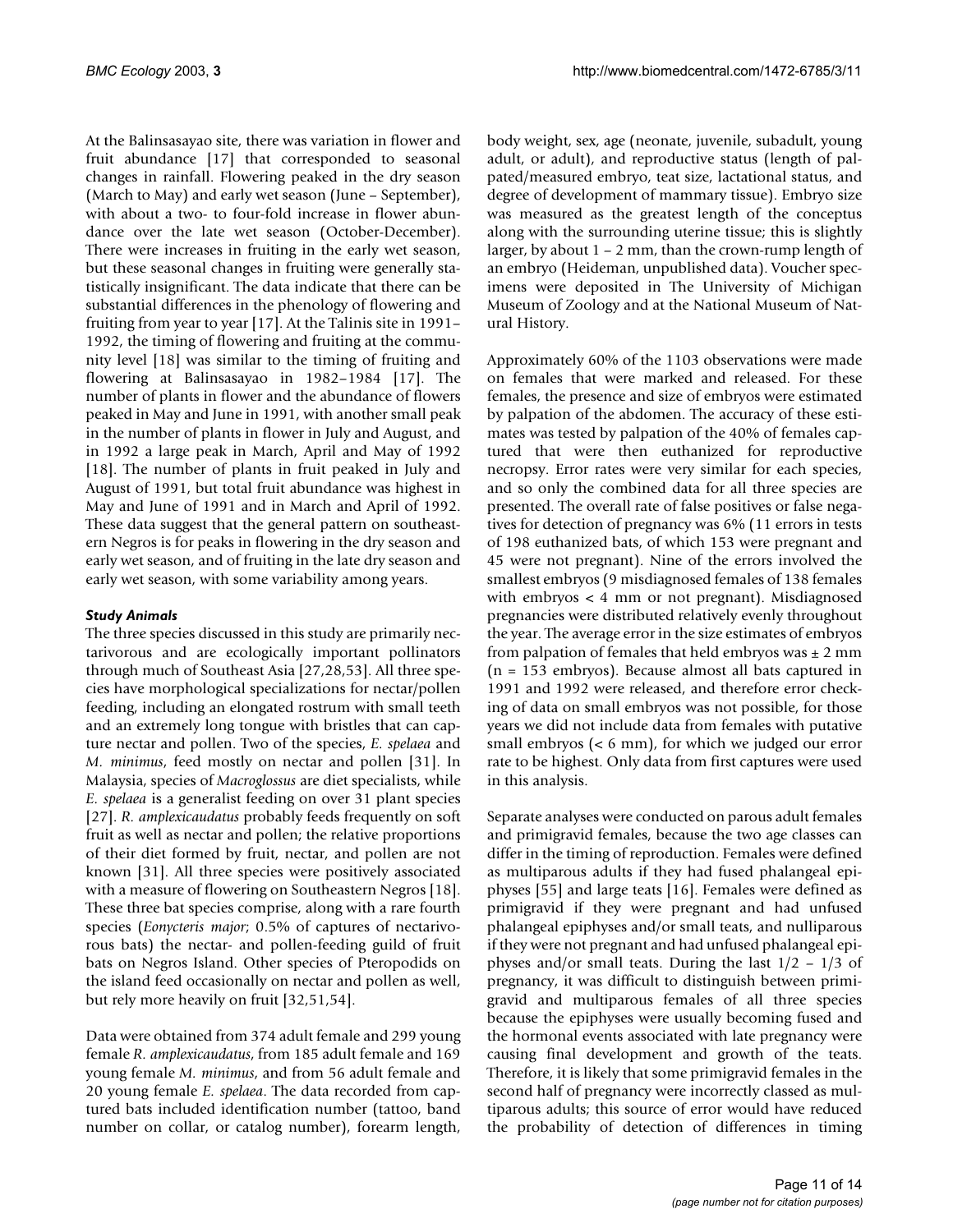between primigravid and multiparous adults. In 1991 and 1992, this difficulty was reduced, after it was observed that the teats of females that have suckled have a greatly broadened tip, creating a teat with a narrow neck flaring to a broader tip.

## *Data Analysis*

All birth dates were estimated using approximations of the daily embryonic growth (maximum diameter of the conceptus at birth divided by an estimate of the duration, in days, of gestation from first macroscopic appearance of the conceptus as a palpable uterine swelling of 2–4 mm to birth; Table [1](#page-2-1)). In addition, it was assumed that approximately 10 days were required for an embryo to become both macroscopically apparent and palpable. For *R. amplexicaudatus*, a test of the estimator using a stepwise regression analysis of conceptus diameter on date indicated that this estimator explained 87% of the variation  $(R<sup>2</sup> = 0.87; p < 0.05)$ .

For the data analysis, synchrony was defined as the clustering of births within a year, and seasonality was defined as the tendency for clusters of births to fall at approximately the same point in each of two or more years. Seasonality and synchrony of births were assessed using circular statistics [13] with significance at  $p < 0.05$ . The year was considered as a circle, with each of the 365 days of the year a point on the circle, beginning with the morning of 1 January at 0°; for example, 1 July falls at approximately180°, and 1 October at approximately 270°. Circular statistical methods make use of measures equivalent to or analogous to the mean and variance. In circular statistics, the estimate of central tendency is the mean angle; the variance around that mean is the angular variance [13]. Equations 1.3.7 from [13] were used to calculate the mean rectangular components of a vector

$$
(\bar{x} = \frac{1}{n} \sum_{i=1-n} \cos \phi_i
$$
 and  $\bar{y} = \frac{1}{n} \sum_{i=1-n} \sin \phi_i$  where  $\phi_i$  were

the dates in radians of births from a data set. The length of the mean vector was calculated from equation 1.3.8 from [13],  $r = (\bar{x}^2 + \bar{y}^2)^{1/2}$ . The mean angle was calculated using equation 1.3.9 from  $[13]\overline{\phi}$  = arctan( $\overline{\gamma}/\overline{x}$ ) if  $\overline{x} > 0$ or  $\bar{\phi}$  = 180° + arctan( $\bar{y}/\bar{x}$ ) if  $\bar{x}$  < 0. The value for the mean angle will be indeterminate if  $\bar{x} = 0$  and  $\bar{y} = 0$ , but this case never occurred for our data. The angular variance was calculated using equation 2.3.1 from [13],  $s^2 = 2(1$ *r*), which is "... asymptotically equivalent to the variance in linear statistics" [13]. The statistical significance of synchrony and seasonality was assessed using randomization techniques [10-12]. The null hypothesis for tests of synchrony was that births were distributed randomly through the entire year. Births were considered to be seasonal if there was significant clustering of births, as measured by the angular variance, and similar mean angle in each year of sampling.

Two randomization algorithms were developed to test aspects of synchrony and seasonality. Code in Symantec Think C++ for Macintosh v. 7.0 is available from PDH for both algorithms. The first of the two algorithms tested for significant clustering of births. It used the angular variance [13] of birth dates in a data set as a measure of clustering, with lower angular variance indicating greater clustering. The algorithm compared the angular variance of the original data set to the angular variance of 10,000 iterations of data points randomly reassigned to capture dates (without replacement). Clustering of births was considered statistically significant if the angular variance was lower in the original data than in 95% of the randomized iterations.

A second algorithm compared the timing of births in different years or between species. First, the difference between the mean angles of birth date (equivalent to mean birth date [13]) was obtained for the two years or two species being compared. Then, in each iteration of the randomization procedure, each data point was randomly reassigned to one of the two the two data sets in a process of random selection without replacement. In each iteration, the difference between the mean angles of the randomized data sets was obtained and compared to the difference in mean angles of the original data sets. Differences in birth peaks were considered significant if the difference in mean angles of the two original data sets was larger than the difference in mean angles in randomized data from more than 95% of 10,000 iterations.

Data from particular years were compared only if samples were obtained in both years or both species over a similar range of months. Whenever sampling was incomplete in one data set under comparison, the data set that sampled more months was truncated to match the sampling period of the shorter data set. Failing to match the sampling periods could produce falsely significant differences in timing if, for example, only the beginning of a birth period was assessed in one year (thus missing late births), while only the end of a birth period was assessed in another (thus missing early births). Accurate characterization of the timing of birth periods requires data that sample the entire birth period, but differences between years can be assessed with less-complete data sets if they are matched for sampling period and effort.

In some species, there was evidence for two birth peaks in each year (e.g., females that were lactating to feed a dependent young and also were pregnant). An *ad hoc* method following Batschelet [13] was chosen to analyze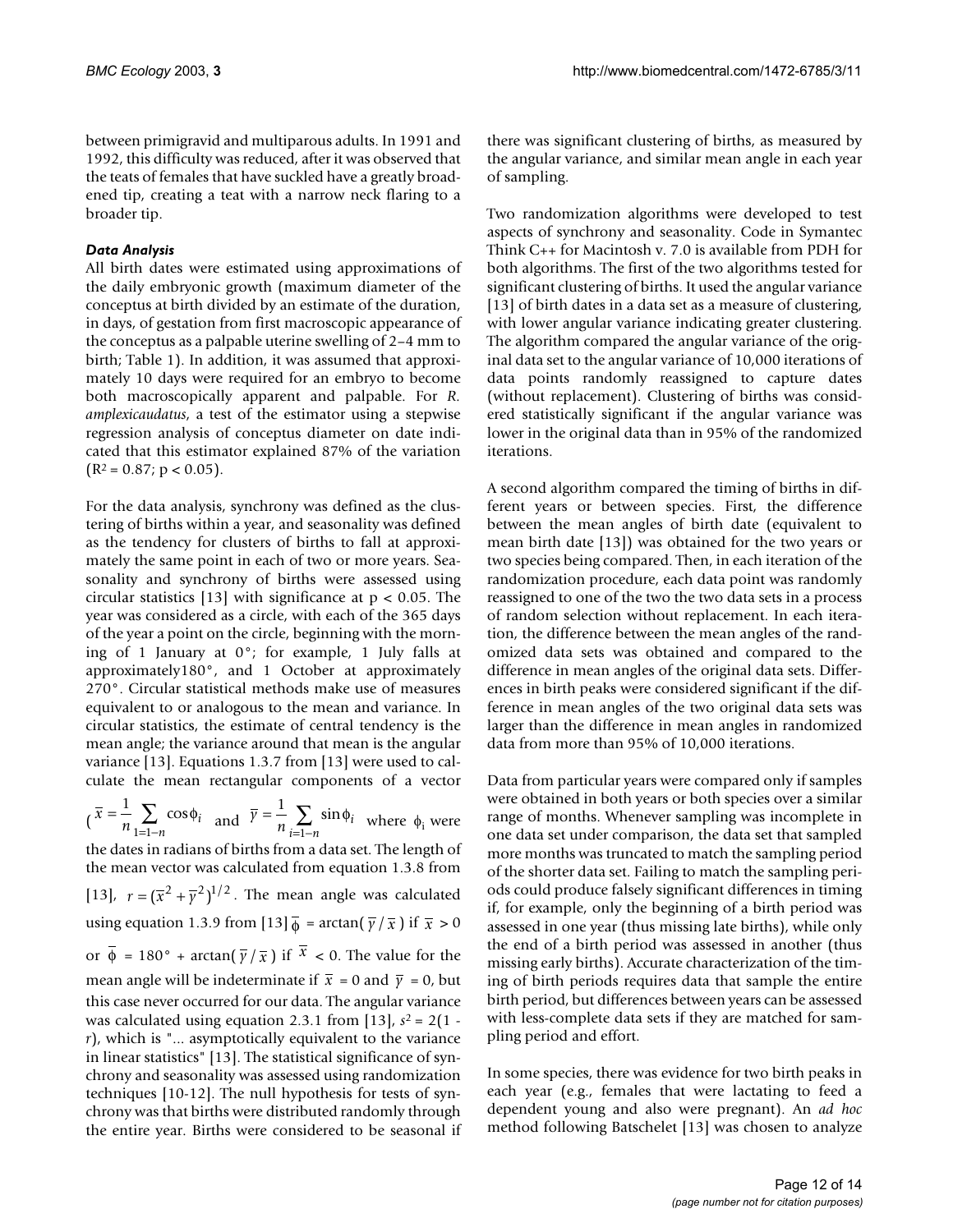double peaks because there is no statistically unbiased method to identify and analyze double peaks within a year; data sets were divided at a point midway between potential peaks, and each half was analyzed separately.

Capture of lactating females indicates that birth must have occurred within the preceding few months. For the smaller data sets in the study (e.g., some for *E. spelaea*), lactational data were used to increase sample size, at cost of decreasing the accuracy and precision of the estimates. The analyses assumed that, on average, a lactating female would be captured at the midpoint of lactation; thus, parturition dates for lactating females were estimated by backdating the number of days equal to one half the duration of lactation (Table [1](#page-2-1)). Tests using lactational status are indicated in the results.

In order to test the robustness of the results (i.e., to test how sensitive the results were to particular choices for major input parameters), randomization tests were repeated over a range of embryonic growth rates and sizes at term  $(\pm 10\%$  or more) and, for species with double peaks, a range of division points between peaks  $(\pm 2)$ months). The one case in which the results were not robust to variation in growth rate or division point is noted in the results.

#### **Authors' contributions**

PDH collected the data from 1981–1987, with assistance from RBU during the 1983, 1984, and 1987 data collection periods. RBU collected the data from 1991 and 1992. PDH developed the analytical methods and carried out the statistical analyses. PDH was the lead author in writing the manuscript, and RBU contributed some entire sections and contributed substantially to extensive revisions of the manuscript. Both authors read and approved the final manuscript.

### **Acknowledgements**

Extensive logistical support was provided by Dr. Angel C. Alcala and the late Luz Ausejo of Silliman University, as well as from The Institute of Philippine Culture of Ateneo de Manila University. We thank T. Batal, F. Catalbas, O. J. I. Delalamon, K. R. Erickson, L. R. Heaney, S. M. G. Hoffman, S. M. J. Hoffman, J. H. S. Klompen, V. LaRoche, C. Lumhod, E. Maro, E. A. Rickart, J. A. Schneider, L. Tagat, and R. L. Thomas for assistance in the field. L. R. Heaney, C.D. Jenkins, M.W. Trosset, and J. Ver Hoef provided valuable discussion and comments on the manuscript. This research was supported in part by NSF grant BSR-8514223 to L. R. Heaney, the Lubee Foundation, BSP-WWF grant 7518 to R. C. B. Utzurrum, and NSF grant 9875886 to P. D. Heideman.

#### **References**

- Racey PA, Entwistle AC: Life history and reproductive strate**gies of bats.** *The Reproductive Biology of Bats* Edited by: *Crichton E G and Krutzsch P*. *Academic Press*; 2000:363-414.
- 2. Bronson FH, Heideman PD: **Seasonal regulation of reproduction in mammals.** *The Physiology of Reproduction. 2nd Edition Volume 2*.

Secondth edition. Edited by: *Knobil E and Neill J D*. *New York, Raven Press*; 1994:541-584.

- 3. Bronson FH: **[Mammalian reproduction: An ecological](http://www.ncbi.nlm.nih.gov/entrez/query.fcgi?cmd=Retrieve&db=PubMed&dopt=Abstract&list_uids=3882162) [perspective.](http://www.ncbi.nlm.nih.gov/entrez/query.fcgi?cmd=Retrieve&db=PubMed&dopt=Abstract&list_uids=3882162)** *Biol. Reprod.* 1985, **32:**1-26.
- 4. Iwasa Y, Levin SA: **[The timing of life history events.](http://www.ncbi.nlm.nih.gov/entrez/query.fcgi?cmd=Retrieve&db=PubMed&dopt=Abstract&list_uids=10.1006/jtbi.1995.0003)** *J. Theor. Biol.* 1995, **172:**33-42.
- 5. Baker JR, Baker Z: **The seasons in a tropical rainforest (New Hebrides). Part 3. Fruit bats (Pteropidae).** *J. Linn. Soc. London, Zool.* 1936, **40:**123-141.
- 6. Baker JR: **The evolution of breeding seasons.** *Evolution: Essays on aspects of evolutionary biology* Edited by: *de Beer G R*. *London, Oxford University Press*; 1938:161-177.
- 7. Bernard RTF, Cumming GS: **[Reproductive patterns of African](http://www.ncbi.nlm.nih.gov/entrez/query.fcgi?cmd=Retrieve&db=PubMed&dopt=Abstract&list_uids=9293029) [bats and the evolution of reproductive delays.](http://www.ncbi.nlm.nih.gov/entrez/query.fcgi?cmd=Retrieve&db=PubMed&dopt=Abstract&list_uids=9293029)** *Q. Rev. Biol.* 1997, **72:**253-274.
- 8. Cumming GS, Bernard RTF: **[Rainfall, food abundance, and tim](http://www.ncbi.nlm.nih.gov/entrez/query.fcgi?cmd=Retrieve&db=PubMed&dopt=Abstract&list_uids=10.1007/s004420050240)[ing of parturition in African bats.](http://www.ncbi.nlm.nih.gov/entrez/query.fcgi?cmd=Retrieve&db=PubMed&dopt=Abstract&list_uids=10.1007/s004420050240)** *Oecologia* 1997, **111:**309-317.
- 9. Heideman PD: **Synchrony and seasonality of reproduction in tropical bats.** *Symp. zool. Soc. Lond.* 1995, **67:**151-165.
- 10. Edgington ES: **Randomization Tests.** Secondth edition. *New York, Marcel Dekker*; 1987.
- 11. Manly BFJ: **Randomization and Monte Carlo Methods in Biology.** *London, Chapman and Hall*; 1991:281 pp..
- 12. Crowley PH: **[Resampling methods for computation-intensive](http://www.ncbi.nlm.nih.gov/entrez/query.fcgi?cmd=Retrieve&db=PubMed&dopt=Abstract&list_uids=10.1146/annurev.es.23.110192.002201) [data analysis in ecology and evolution.](http://www.ncbi.nlm.nih.gov/entrez/query.fcgi?cmd=Retrieve&db=PubMed&dopt=Abstract&list_uids=10.1146/annurev.es.23.110192.002201)** *Ann. Rev. Ecol. Syst.* 1992, **23:**405-447.
- 13. Batschelet I: **Circular statistics in biology.** *New York, Academic Press*; 1981.
- 14. Heideman PD, Powell KS: **Age-specific reproductive strategies and delayed embryonic development in an Old World fruit bat, Ptenochirus jagori.** *J. Mamm.* 1998, **79:**295-311.
- 15. Happold DCD, Happold M: **Reproductive strategies of bats in Africa.** *J. Zool., Lond.* 1990, **222:**557-583.
- 16. Heideman PD: **The timing of reproduction in the fruit bat Haplonycteris fischeri (Pteropodidae): Geographic variation and delayed development.** *J. Zool. Lond.* 1988, **215:**577-595.
- 17. Heideman PD: **Temporal and spatial variation in the phenology of flowering and fruiting in a tropical rainforest.** *J. Ecology* 1989, **77:**1059-1079.
- 18. Utzurrum RCB: **Spatio-temporal patterns in population and community structure of Philippine fruit bats.** *Boston, Boston University. 407 pp.*; 1999:407 pp..
- 19. Fleming TH, Hooper ET, Wilson DE: **Three Central American bat communities: Structure, reproductive cycles, and movement patterns.** *Ecology* 1972, **53:**555-569.
- Bonaccorso FJ: **Foraging and reproductive ecology in a Panamanian bat community.** *Bull. Fla. State Mus. Biol. Ser.* 1979, **24:**359-408.
- 21. Wilson DE: **Reproductive patterns.** *Biology of Bats of the New World Family Phyllostomatidae. Part III* Edited by: *Baker Robert J, Jones J Knox and Carter Dilford C*. *Lubbock, Texas. 441 pp., Texas Tech Press*; 1979:317-378.
- 22. Dinerstein E: **Reproductive ecology of fruit bats and the seasonality of fruit production in a Costa Rican cloud forest.** *Biotropica* 1986, **18:**307-318.
- 23. Graham GL: **Seasonality of reproduction in Peruvian bats.** *Fieldiana* 1989, **39:**173-186.
- 24. Thomas DW, Marshall AG: **Reproduction and growth in three species of West African fruit bats.** *J. Zool., Lond.* 1984, **202:**265-281.
- 25. Liat LB: **Breeding pattern, food habits and parasitic infestation of bats in Gunong Brinchang.** *Malay. Nat. J.* 1973, **26:**6-13.
- 26. Start AN: **The feeding biology in relation to food sources of nectarivorous bats (Chiroptera: Macroglossinae) in Malaysia.** *Department of Zoology Aberdeen, U.K., University of Aberdeen*; 1974.
- 27. Start AN, Marshall AG: **Nectarivorous bats as pollinators of trees in west Malaysia.** *Tropical trees: Variation, breeding, and conservation* Edited by: *Burley J and Styles B T*. *London, Academic Press*; 1976:141-150.
- 28. Nur N: **Studies on pollination in Musaceae.** *Ann. Bot.* 1976, **40:**167-177.
- 29. Heideman PD, Heaney LR: **Population biology of fruit bats (Pteropodidae) in Philippine submontane rainforest.** *J. Zool (Lond)* 1989, **218:**564-586.